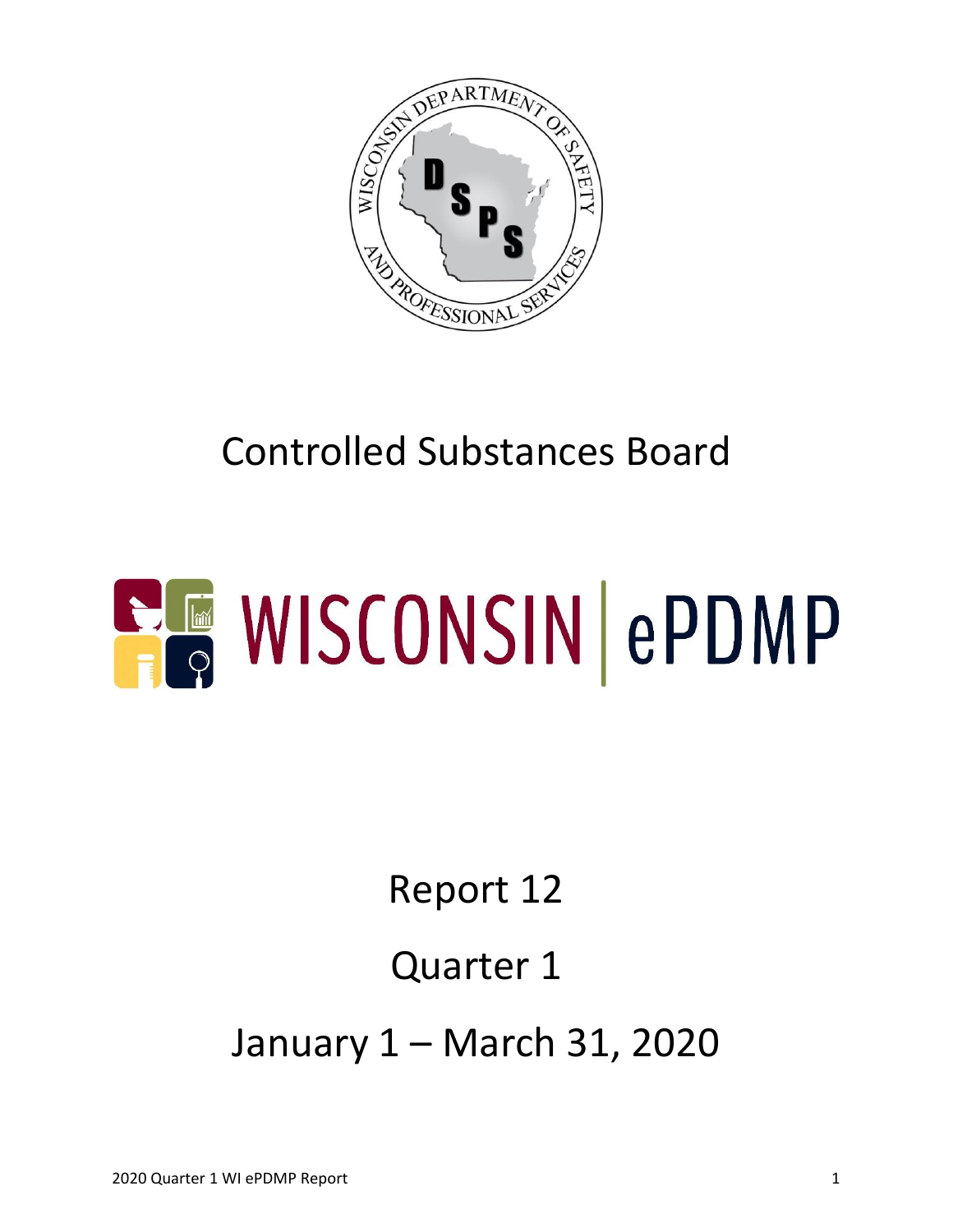#### Contact Information

#### **Wisconsin Controlled Substances Board Chairperson: Doug Englebert**

#### **Members:**

| Englebert, Doug, Chairperson  | Department of Health Services<br><b>Designated Member</b>                            |  |  |
|-------------------------------|--------------------------------------------------------------------------------------|--|--|
| Bloom, Alan, Vice Chairperson | Pharmacologist                                                                       |  |  |
| Bellay, Yvonne M., Secretary  | Department of Agriculture, Trade and Consumer Protection<br><b>Designated Member</b> |  |  |
| Barman, Subhadeep             | Psychiatrist                                                                         |  |  |
| Huck, Leonardo                | Dentistry Examining Board Representative                                             |  |  |
| Kallio, Peter J.              | Board of Nursing Representative                                                      |  |  |
| Weitekamp, John               | <b>Pharmacy Examining Board Representative</b>                                       |  |  |
| Koresch, Sandy                | <b>Attorney General Designee</b>                                                     |  |  |
| Westlake, Timothy W.          | <b>Medical Examining Board Representative</b>                                        |  |  |

#### **Wisconsin Department of Safety and Professional Services**

4822 Madison Yards Way Madison, WI 53705 608-266-2112 [DSPS@wisconsin.gov](mailto:DSPS@wisconsin.gov) Website: [https://dsps.wi.gov](https://dsps.wi.gov/)

#### **Wisconsin Prescription Drug Monitoring Program**

[PDMP@wisconsin.gov](mailto:PDMP@wisconsin.gov) Website:<https://pdmp.wi.gov/>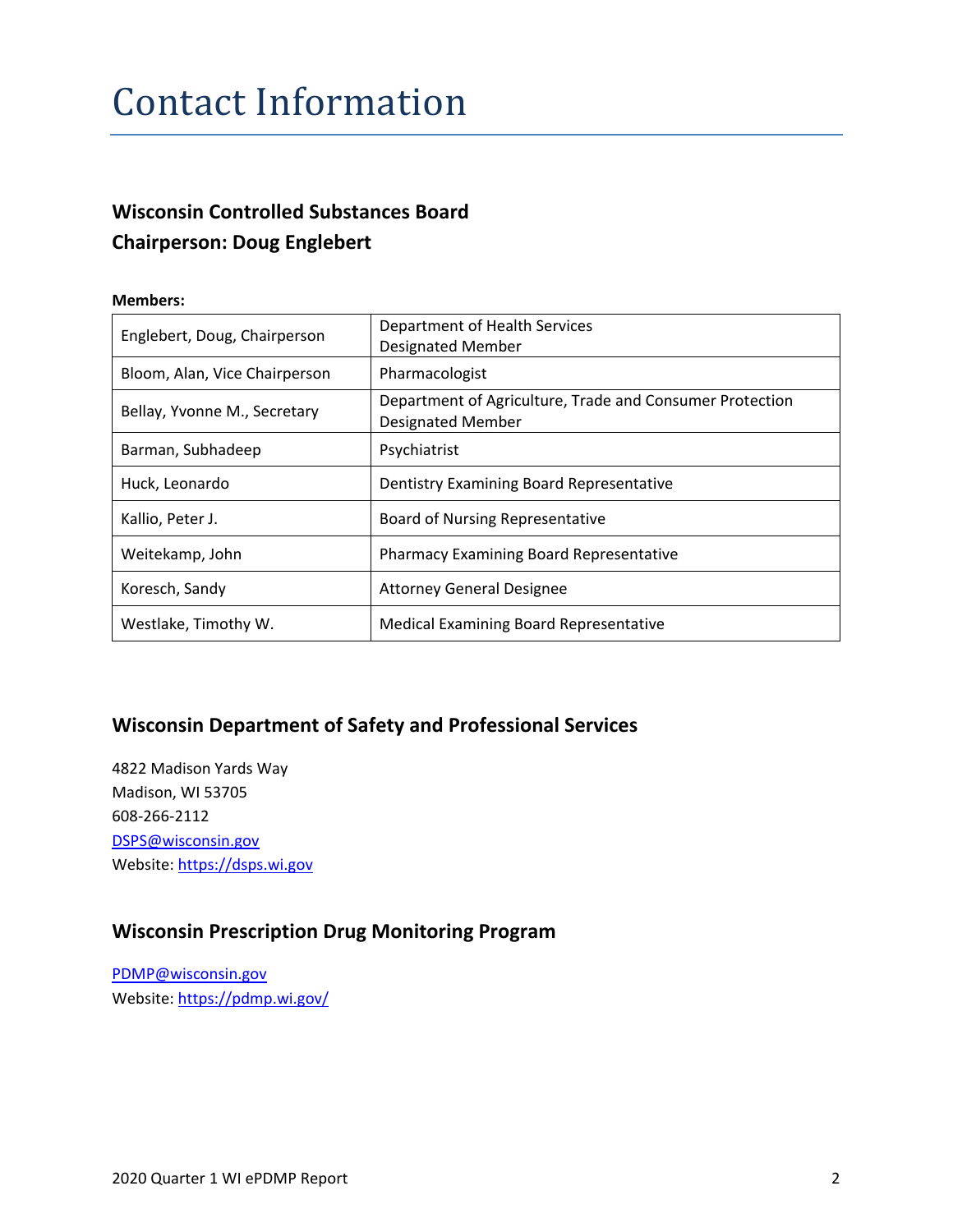## **Table of Contents**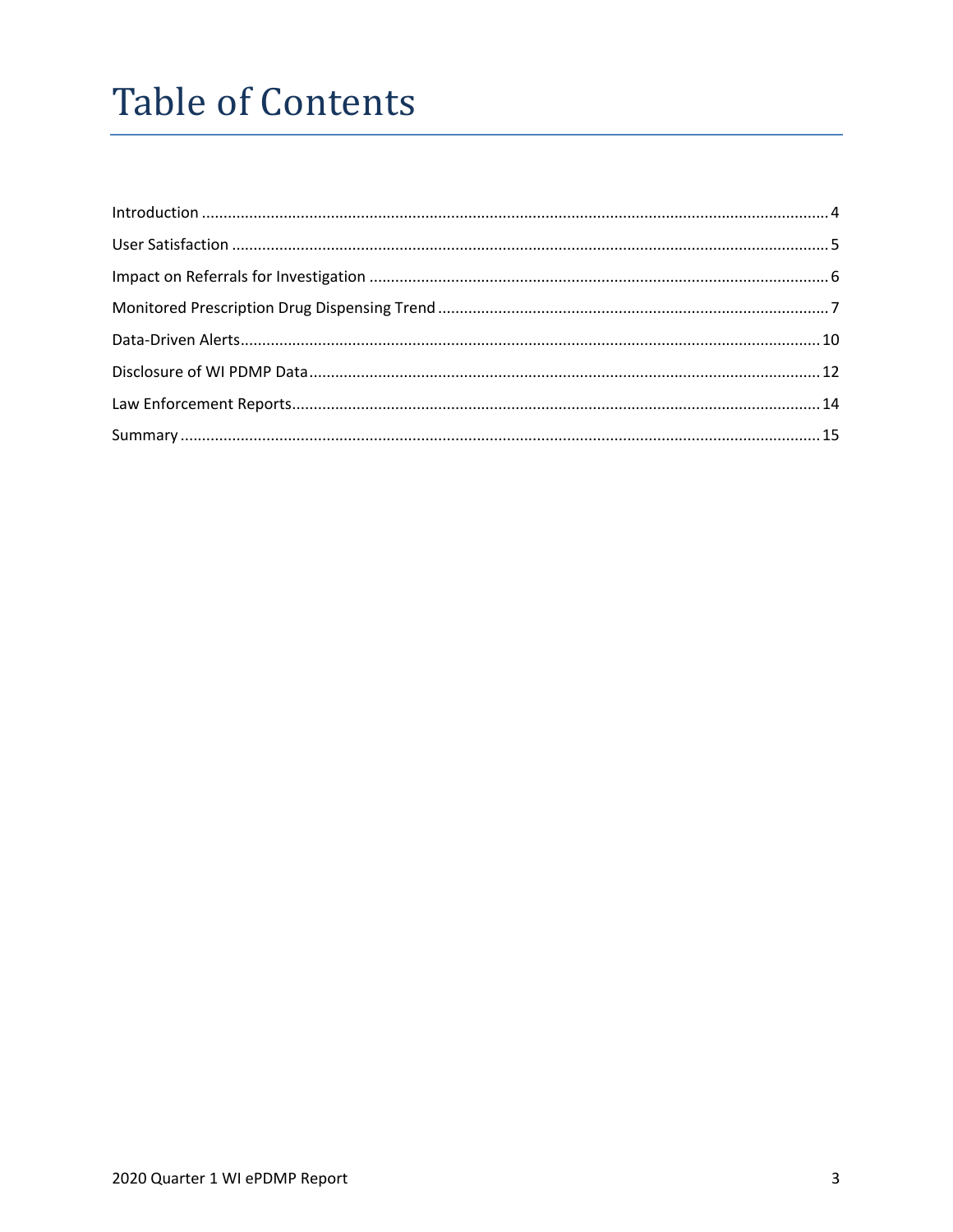# <span id="page-3-0"></span>Introduction

This report is being provided pursuant to ss.  $961.385(5) - (6)$ , Wis. Stats., which requires the Controlled Substances Board (CSB) to submit a quarterly report to the Wisconsin Department of Safety and Professional Services (DSPS) about the Wisconsin Prescription Drug Monitoring Program (WI PDMP). This report is intended to satisfy that requirement for the first quarter of 2020 and will primarily focus on analysis of PDMP data from Q1 2020 and the preceding 12 months. For annual analysis of the WI PDMP from 2015 through 2018, see the Q4 2018 report found at [https://dsps.wi.gov/Pages/BoardsCouncils/CSB/Reports.aspx.](https://dsps.wi.gov/Pages/BoardsCouncils/CSB/Reports.aspx) An updated annual analysis will be

provided in the Q4 2020 report.

The WI PDMP was first deployed in June 2013. It is administered by DSPS pursuant to the regulations and policies established by the CSB. An enhanced system, the WI ePDMP, was launched in January 2017, allowing the WI PDMP to become a multi-faceted tool in Wisconsin's efforts to address prescription drug abuse, misuse, and diversion through clinical decision support, prescribing practice assessment, communication among disciplines, and public health surveillance. Effective April 1, 2017, prescribers are required to check the WI ePDMP prior to issuing a prescription order for a monitored prescription drug, defined as controlled substance prescription drugs in Schedules II-V.

The WI ePDMP Public Statistics Dashboard [\(https://pdmp.wi.gov/statistics\)](https://pdmp.wi.gov/statistics) provides interactive data visualizations for much of the data contained in this report, including county-level data for many of the charts.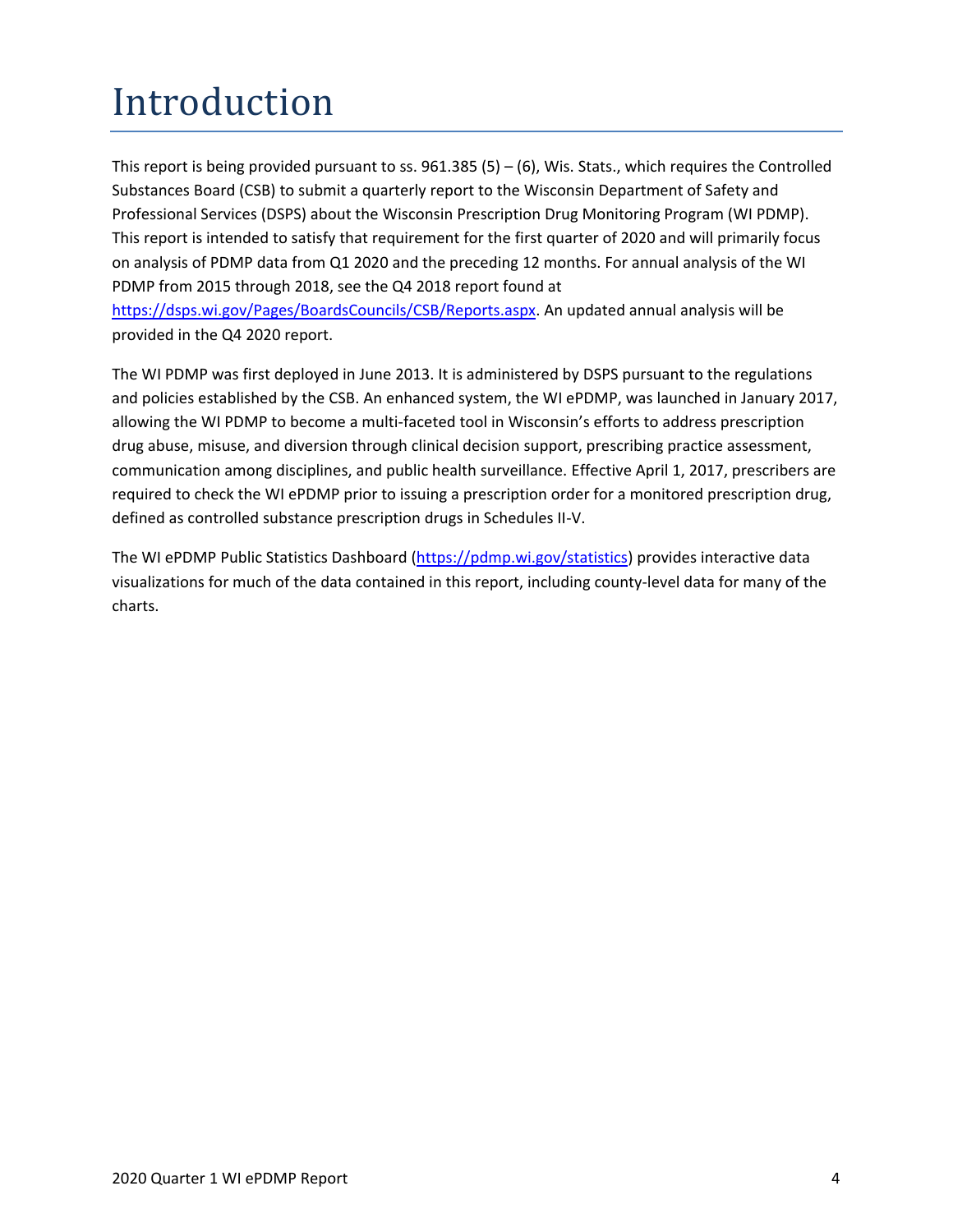## <span id="page-4-0"></span>User Satisfaction

A WI ePDMP user satisfaction survey was conducted in April 2018, and detailed results of the survey were provided in the Q2 2018 report. The survey indicated that most users are satisfied with the WI ePDMP, with 77% percent of respondents providing responses of either "Satisfied" or "Very Satisfied."

User-led enhancements identified through the initial survey and refined via a subsequent user survey in January 2019 are being prioritized for the 2019 and 2020 development timeline. These enhancements include:

- Streamlining the Patient Report to expand the use of visualization, reduce the need to scroll through the page, and add detail available in the dispensing detail;
- Improving the error correction/record voiding process used by dispensers to correct or void a previously reported dispensing record.

User-group feedback will continue to be utilized throughout the development process to ensure enhancements meet the needs of the WI ePDMP users. An additional user satisfaction survey will be conducted after implementation of the enhancements.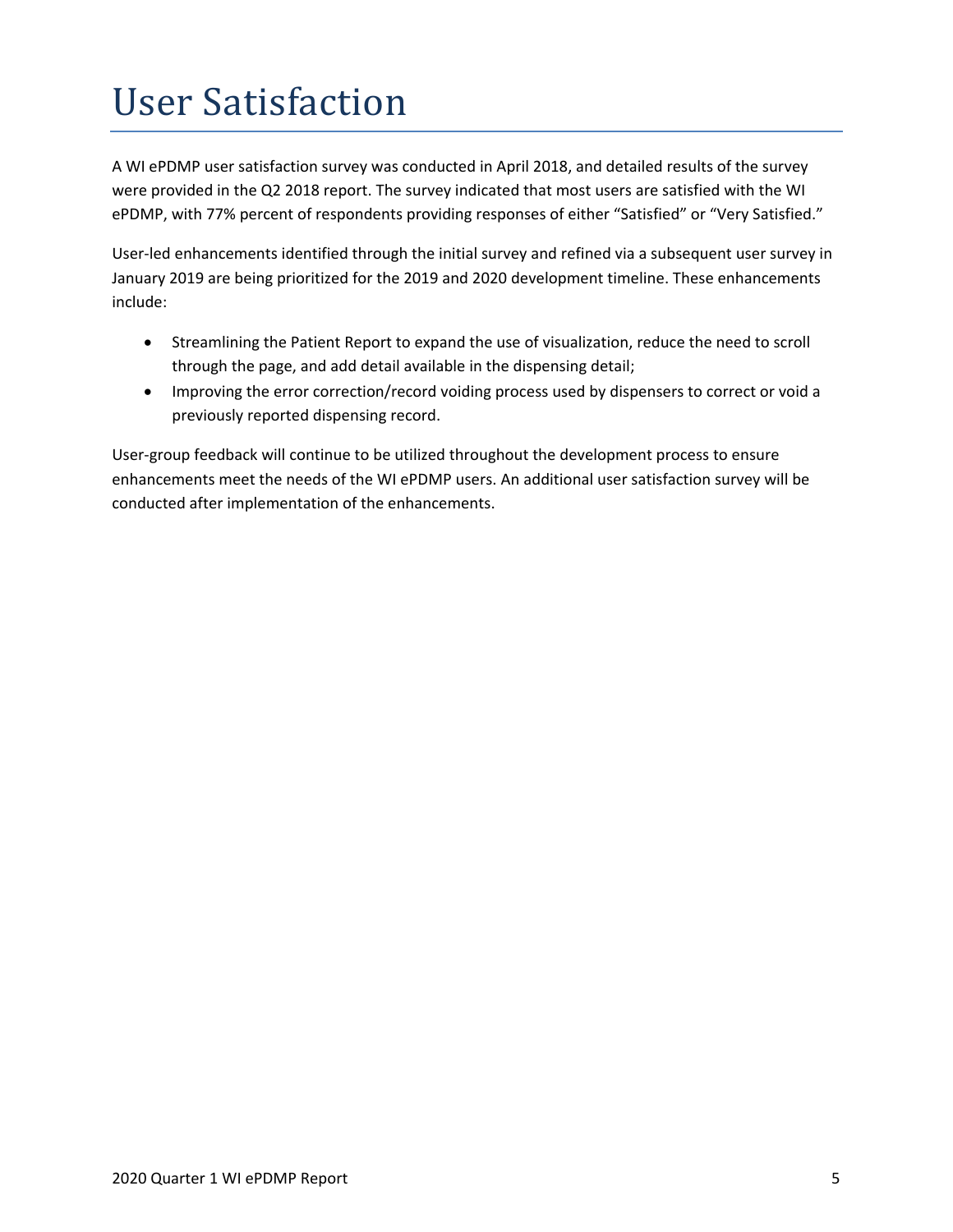## <span id="page-5-0"></span>Impact on Referrals for Investigation

Pursuant to s. 961.385 (2) (f) and (3) (c), Wis. Stats., the CSB may disclose PDMP data to a licensing or regulatory board and refer for discipline a pharmacist, pharmacy, or practitioner who fails to comply with the rules of the Prescription Drug Monitoring Program or if circumstances indicate suspicious or critically dangerous conduct or practices of a pharmacy, pharmacist, practitioner, or patient. In 2018, the CSB Referral Criteria Workgroup was formed to develop recommendations for how the CSB could define suspicious or critically dangerous conduct or practices.

Based on the initial recommendations, the Wisconsin Medical Examining Board (MEB), Dentistry Examining Board (DEB), and Board of Nursing (BON) received summaries of the PDMP dispensing data specific to their professions at their meetings in the fall of 2018. Based on the data presented, the following actions occurred:

- The top seven physician (MD/DO) prescribers and the top seven physician assistant (PA) prescribers, based on opioid dispensing volume, were referred to the MEB.
- The top four dentistry prescribers, based on opioid dispensing volume, were referred to the DEB. An additional 12 dentistry prescribers were referred from the highest 1% of opioid prescribers for the profession for having written prescriptions for over three days without any indication of use of the WI ePDMP.
- The top four Advanced Practice Nurse Prescribers (APNP), based on opioid dispensing volume, were referred to the BON. The BON requested additional targeted outreach to over 800 APNPs who had an estimated WI ePDMP usage of less than 50% in an effort to educate these prescribers about the requirement to use the PDMP, as well as the tools available in the PDMP that can help promote safe prescribing practices.

The investigation of most of the referred prescribers is ongoing, through the DSPS Division of Legal Services and Compliance. Cases related to one of the referred MDs, one of the referred PAs, and two of the referred APNPs were closed after investigation with a finding that no violation had occurred.

The CSB Referral Criteria Workgroup has continued to meet in 2019 to refine the process for using PDMP data to proactively monitor licensees and their prescribing practices for suspicious or critically dangerous conduct or practices and to determine when such activity should result in a referral to the appropriate examining board. Results of the current investigations will also be used by the CSB Referral Criteria Workgroup to guide the process of proactive monitoring and referrals. The Workgroup's review of prescribers from the September 2019 meeting resulted in the referral of three additional physicians for investigation into possibly dangerous prescribing practices.

Additionally, the CSB conducts monthly audits of dispenser requirements with the requirement to submit dispensing data to the WI PDMP. Targeted outreach efforts are made after each audit in an attempt to bring all non-exempt licensed pharmacies into compliance with the requirement to submit and correct dispensing data. Pharmacies that appear to remain out of compliance after multiple outreach attempts are referred to the Pharmacy Examining Board (PEB). In Q2 2019, 46 pharmacies were referred to the PEB for possible noncompliance. In Q1 2020, 23 additional pharmacies were identified for referral for possible noncompliance.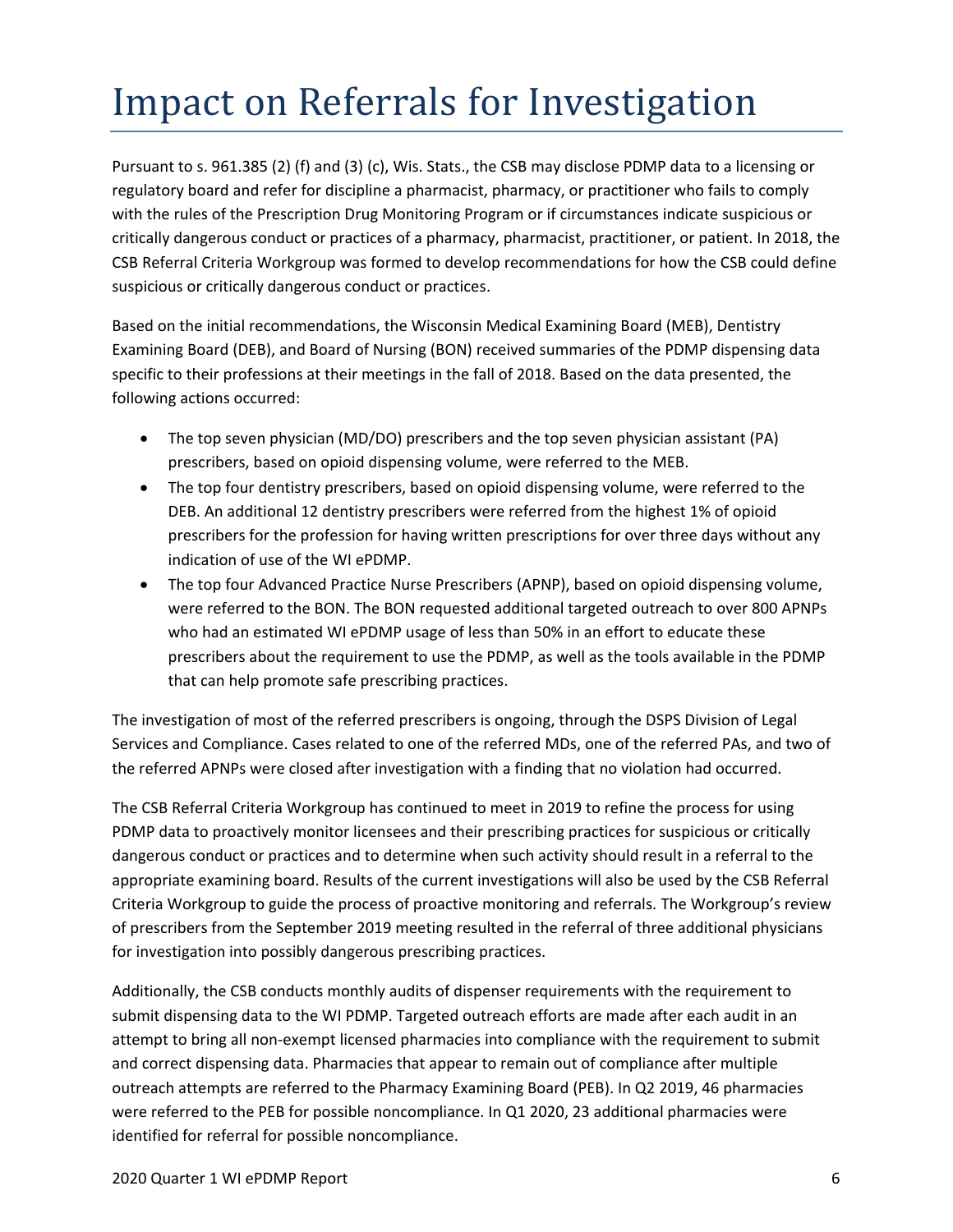## <span id="page-6-0"></span>Monitored Prescription Drug Dispensing Trend

Overall, the trend of dispensing of monitored prescription drugs, defined as controlled substances in schedules II through V, continues at nearly the same level as previous quarters in Wisconsin. From Q4 2019 to Q1 2020 specifically, there was a minimal reduction (less than one percent) in the total number of all monitored prescription drugs dispensed, but there has been slight (less than one percent) increase from the dispensing levels of Q1 2019.



When considering opioids specifically, data from the PDMP show that opioid dispensing from Q4 2019 to Q1 2020 decreased, with a decrease of nearly 5%, or 39,000 fewer prescription dispensings. This equates to a 5.5% reduction from the dispensing levels of Q1 2019.

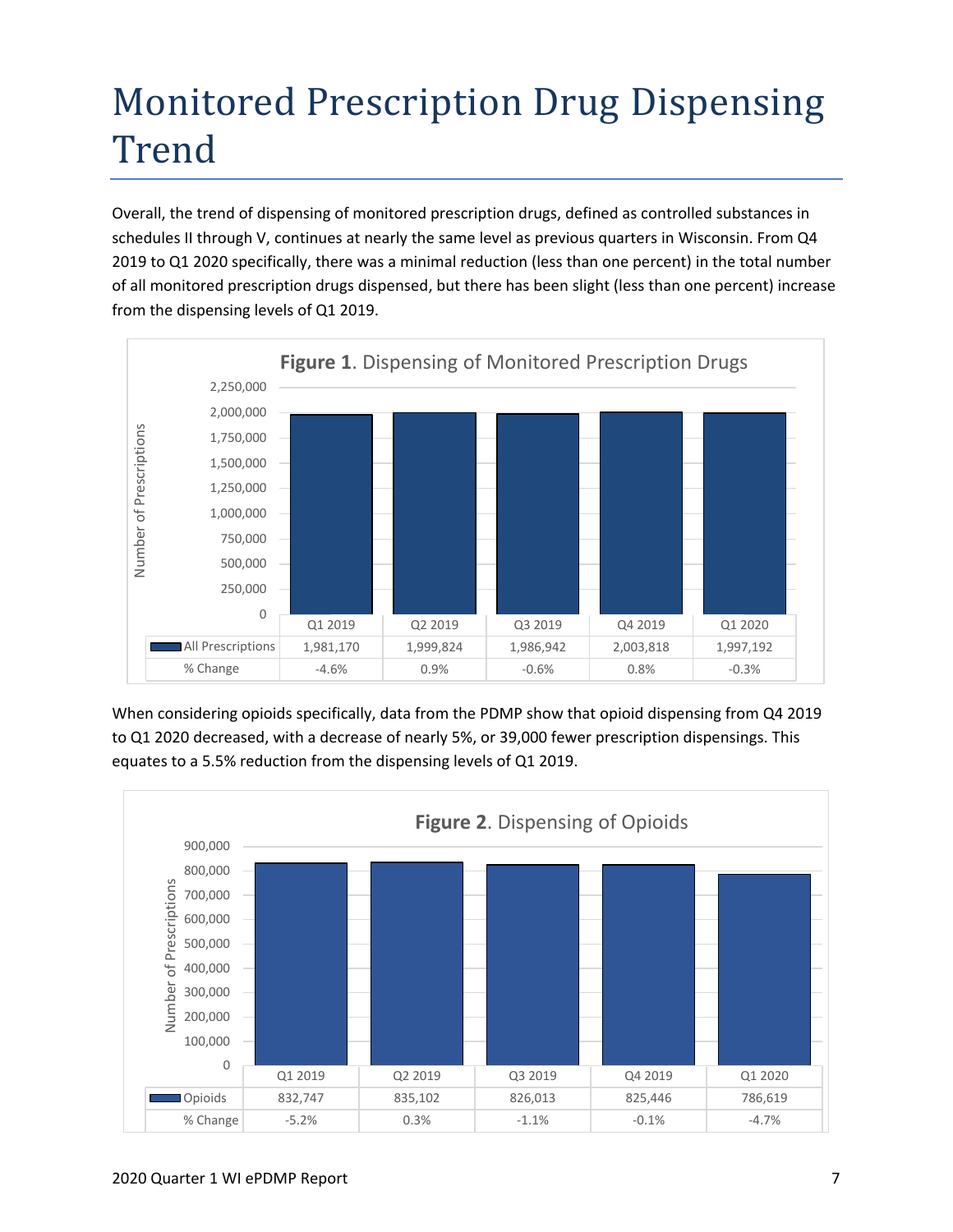Benzodiazepine dispensing from Q4 2019 to Q1 2020 increased slightly, by 1% (an increase of 3,926 prescription dispensings). This equates to an overall 0.33% reduction from the dispensing levels of Q1 2019.



Dispensing of stimulants continues to fluctuate quarterly between increased and decreased dispensing. Dispensing for Q1 2020 increased by less than one percent compared to Q4 2019. Overall, dispensing of stimulants is up almost 3% from the dispensing levels of Q1 2019.

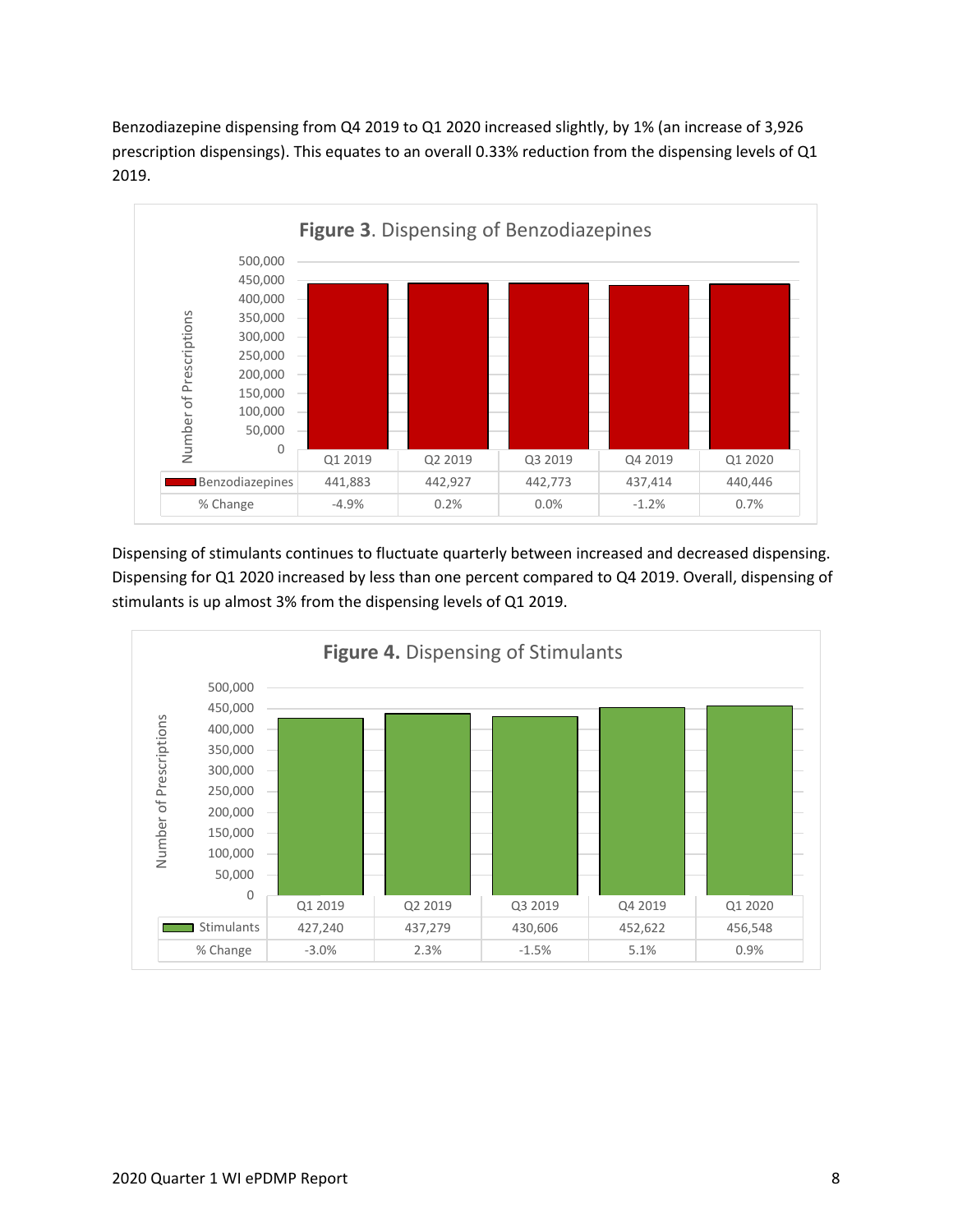#### **Top 15 Dispensed Monitored Prescription Drugs**

Table 1 below shows the top 15 most dispensed monitored prescription drugs in Q1 2020 compared to Q1 2019, ranked in order of the number of prescriptions dispensed in Q1 2020. The top 15 drugs make up nearly 88% of the dispensing of monitored prescription drugs for any given quarter. There has been no change to the order of the top 15 drugs dispensed in recent quarters.

| Table 1: Top 15 Dispensed Monitored Prescription Drug by Dispensing |                                             |                   |                              |                              |                   |  |  |
|---------------------------------------------------------------------|---------------------------------------------|-------------------|------------------------------|------------------------------|-------------------|--|--|
|                                                                     | <b>Drug Name</b>                            | <b>Drug Class</b> | Q1 2020<br><b>Dispensing</b> | Q4 2019<br><b>Dispensing</b> | Percent<br>Change |  |  |
| $\mathbf{1}$                                                        | Hydrocodone-Acetaminophen                   | Opoiod            | 251,020                      | 268,631                      | $-6.6%$           |  |  |
| 2                                                                   | Amphetamine-Dextroamphetamine               | Stimulant         | 208,079                      | 206,636                      | 0.7%              |  |  |
| 3                                                                   | <b>Tramadol HCI</b>                         | Opoiod            | 162,127                      | 168,184                      | $-3.6%$           |  |  |
| 4                                                                   | Lorazepam                                   | Benzodiazepine    | 139,566                      | 138,118                      | 1.0%              |  |  |
| 5                                                                   | Alprazolam                                  | Benzodiazepine    | 135,097                      | 134,266                      | 0.6%              |  |  |
| 6                                                                   | Oxycodone HCl                               | Opoiod            | 125,029                      | 132,567                      | $-5.7%$           |  |  |
| $\overline{7}$                                                      | Clonazepam                                  | Benzodiazepine    | 115,300                      | 115,227                      | 0.1%              |  |  |
| 8                                                                   | Zolpidem Tartrate                           | Other             | 107,113                      | 108,065                      | $-0.9%$           |  |  |
| 9                                                                   | Lisdexamfetamine Dimesylate                 | Stimulant         | 103,806                      | 103,133                      | 0.7%              |  |  |
| 10                                                                  | Methylphenidate HCl                         | Stimulant         | 103,084                      | 101,595                      | 1.5%              |  |  |
| 11                                                                  | Oxycodone w/ Acetaminophen                  | Opoiod            | 75,304                       | 80,786                       | $-6.8%$           |  |  |
| 12                                                                  | Pregabalin                                  | Other             | 64,393                       | 62,885                       | 2.4%              |  |  |
| 13                                                                  | Buprenorphine HCl-Naloxone HCl<br>Dihydrate | Opoiod            | 54,711                       | 51,940                       | 5.3%              |  |  |
| 14                                                                  | Diazepam                                    | Benzodiazepine    | 43,803                       | 45,610                       | $-4.0%$           |  |  |
| 15                                                                  | Morphine Sulfate                            | Opoiod            | 37,972                       | 39,536                       | $-4.0%$           |  |  |

One notable trend in the top 15 drugs is that the dispensing of Buprenorphine HCl-Naloxone HCl Dihydrate, one of the medications commonly used as part of Medication-Assisted Treatment (MAT) for opioid use disorder, continues to rise. Note that this does not include dispensings that occur at an opioid treatment program due to federal regulation 42 CFR Part 2, which prohibits federally funded opioid treatment programs from submitting dispensing data to state PDMPs. Buprenorphine HCl-Naloxone HCl Dihydrate moved into the top 15 dispensed monitored prescription drugs in Q3 2018 and was the 13<sup>th</sup> most dispensed monitored prescription drug in Q1 2020, with an increase of over 5% from Q4 2019 to Q1 2020. This equates to an increase of almost 17% in the past 12 months.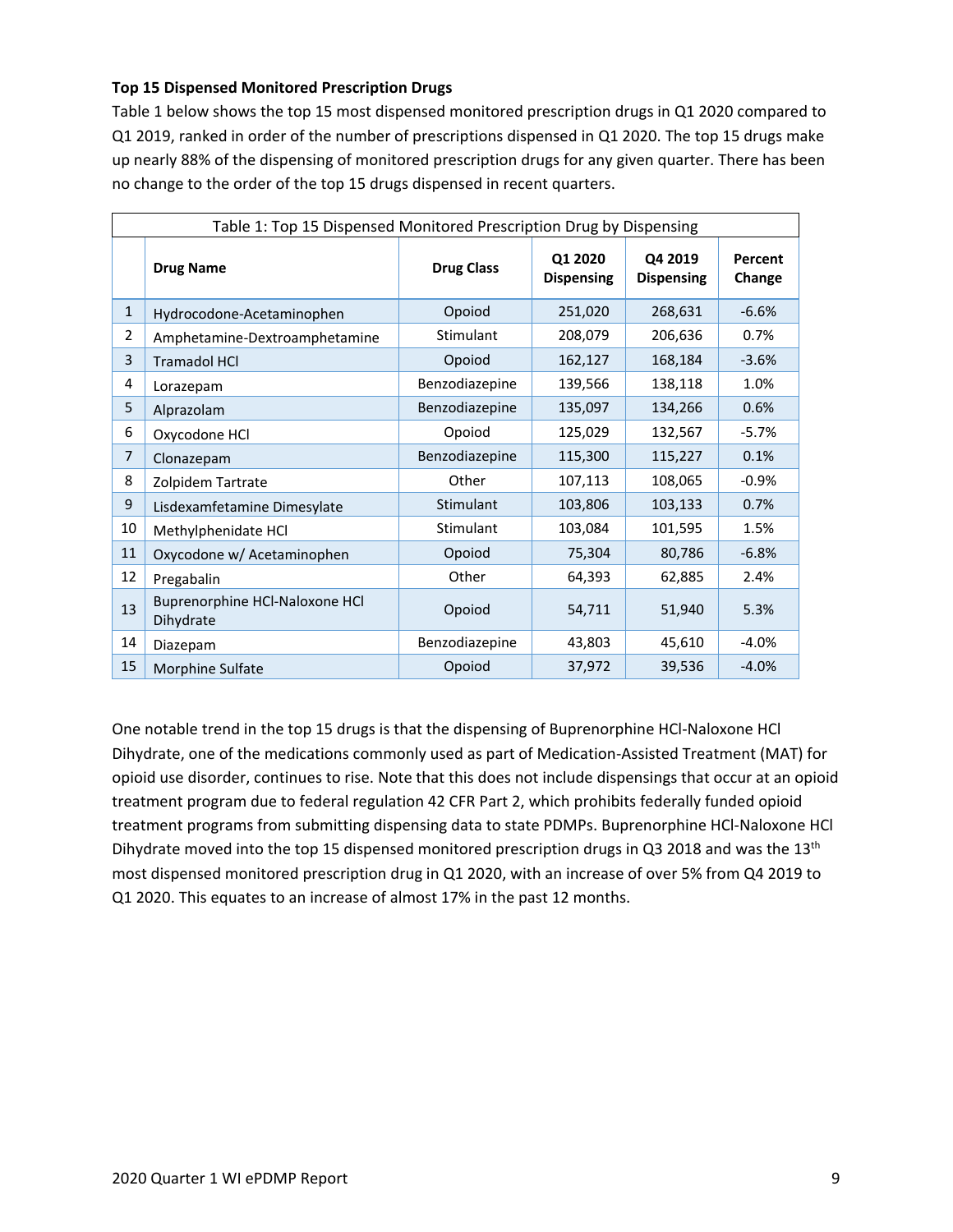### <span id="page-9-0"></span>Data-Driven Alerts

The WI ePDMP application performs sophisticated data analytics on a patient's prescription history to assess the patient's monitored prescription drug history and to alert WI ePDMP users to potential indications of abuse or diversion, such as early refills and multiple prescribers or dispensers, or factors that increase overdose risk, such as high morphine milligram equivalent doses and overlapping benzodiazepine and opioid prescriptions. Data-driven alerts are presented on the patient report as a way to call attention to specific detail from the dispensing data.

The 6 types of data-driven concerning patient history alerts are:

- 1. *Concurrent Benzodiazepine and Opioid Prescription Alert*, which indicates when a patient's active current prescriptions include both an opioid and a benzodiazepine, a combination that significantly increases the patient's risk of overdose.
- 2. *Long-Term Opioid Therapy with Multiple Prescribers Alert*, which indicates when a patient has been prescribed at least one opioid prescription from two or more prescribers for 90 or more days.
- 3. *High Current Daily Dose of Opioids Alert*, which indicates when a patient's active current prescriptions are estimated to provide a daily dose of opioids that exceeds 90 morphine milligram equivalents (MME), thereby increasing the patient's risk of overdose.
- 4. *Early Refill Alert*, which indicates when a patient has refilled a controlled substance prescription two or more days earlier than the expected refill date based on the estimated duration of the prescription calculated and reported by the pharmacy.
- 5. *Multiple Prescribers or Pharmacies Alert*, which indicates that the patient has obtained prescriptions from at least five prescribers or five pharmacies within the previous 90 days. The five prescribers or dispensers may be associated with the same clinic, practice or location, but the WI ePDMP still views them as separate prescribers/dispensers. This alert is not a direct indication of doctor shopping; it is simply a flag for further inspection of the dispensing history.
- 6. *Multiple Same Day Prescriptions Alert*, which indicates when a patient has received the same controlled substance drug from multiple prescribers or pharmacies on the same day.

Overall, the number of concerning patient history alerts generated by analytics of the dispensing data has continued to decrease, with a 6% reduction from Q4 2019 to Q1 2020. The most frequently occurring alert, Overlapping Benzodiazepine and Opioid prescriptions, decreased in occurrence by 6.5% from Q4 2019 to Q1 2020. The number of occurrences in Q1 2020 was 11% lower than the same quarter in 2019 and 41% lower than the first quarter the alerts were made available to WI ePDMP users in Q1 2017. The rate of occurrence of the High Current Daily Dose of Opioids Alert decreased 10% from Q4 2019 to Q1 2020. The number of occurrences in Q1 2020 was 23% lower than the same quarter in 2019 and 58% lower than the first quarter the alerts were made available to WI ePDMP users in Q1 2017.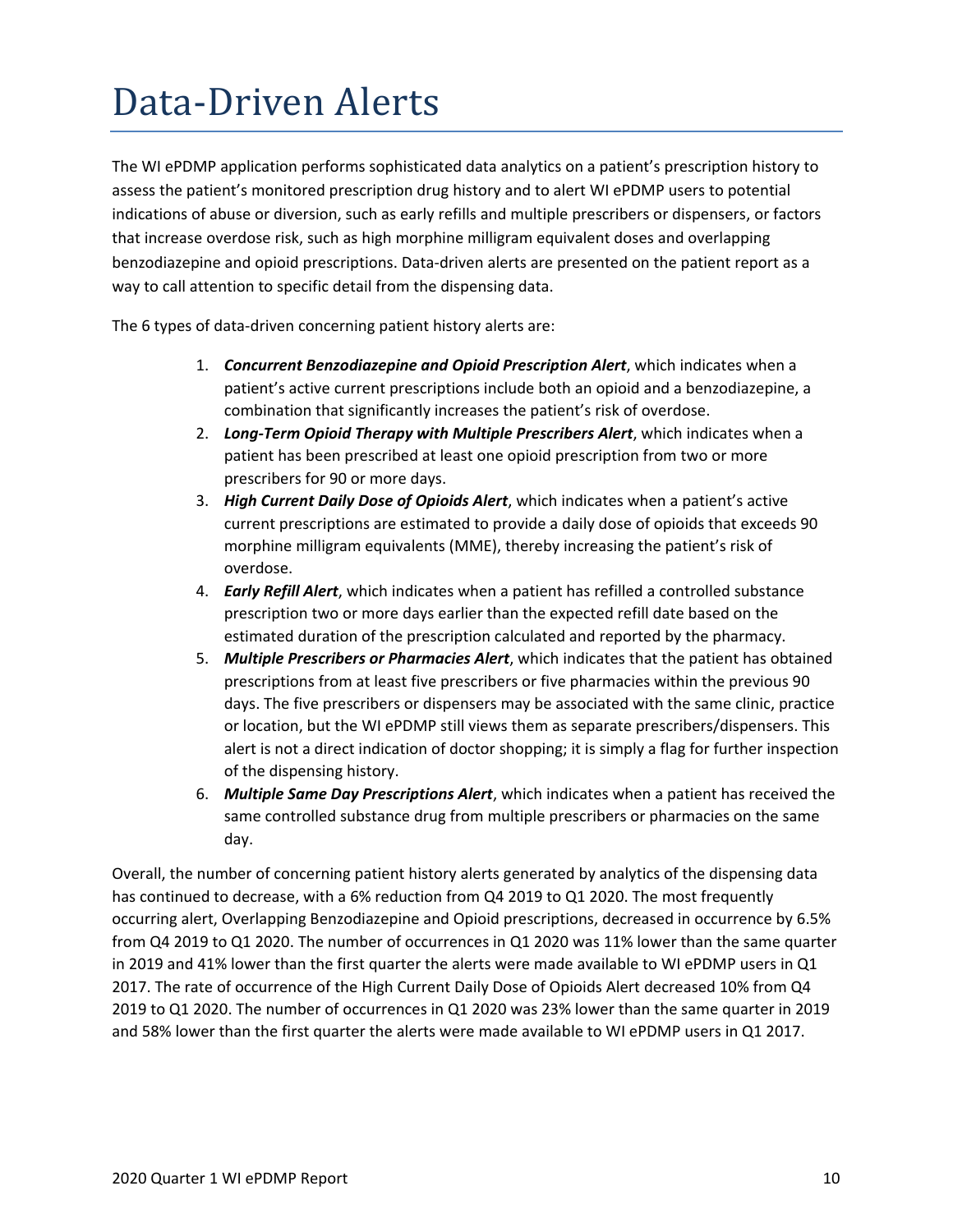See Figure 5 below for detail on the overall volume of alerts by alert type since the WI ePDMP was launched in Q1 2017, as well as the percent change that occurred from Q4 2019 to Q1 2020. Values for preceding quarters may be modified after the conclusion of a quarter, based on the duration of prescriptions that bridge quarters, which is why it is important to view the number of occurrences for Q1 2020 not only in relation to the preceding quarter, but also in relation to the same quarter of the previous year, as well as a part of the overall trend compared to the first quarters during which the alerts were presented to WI ePDMP users.

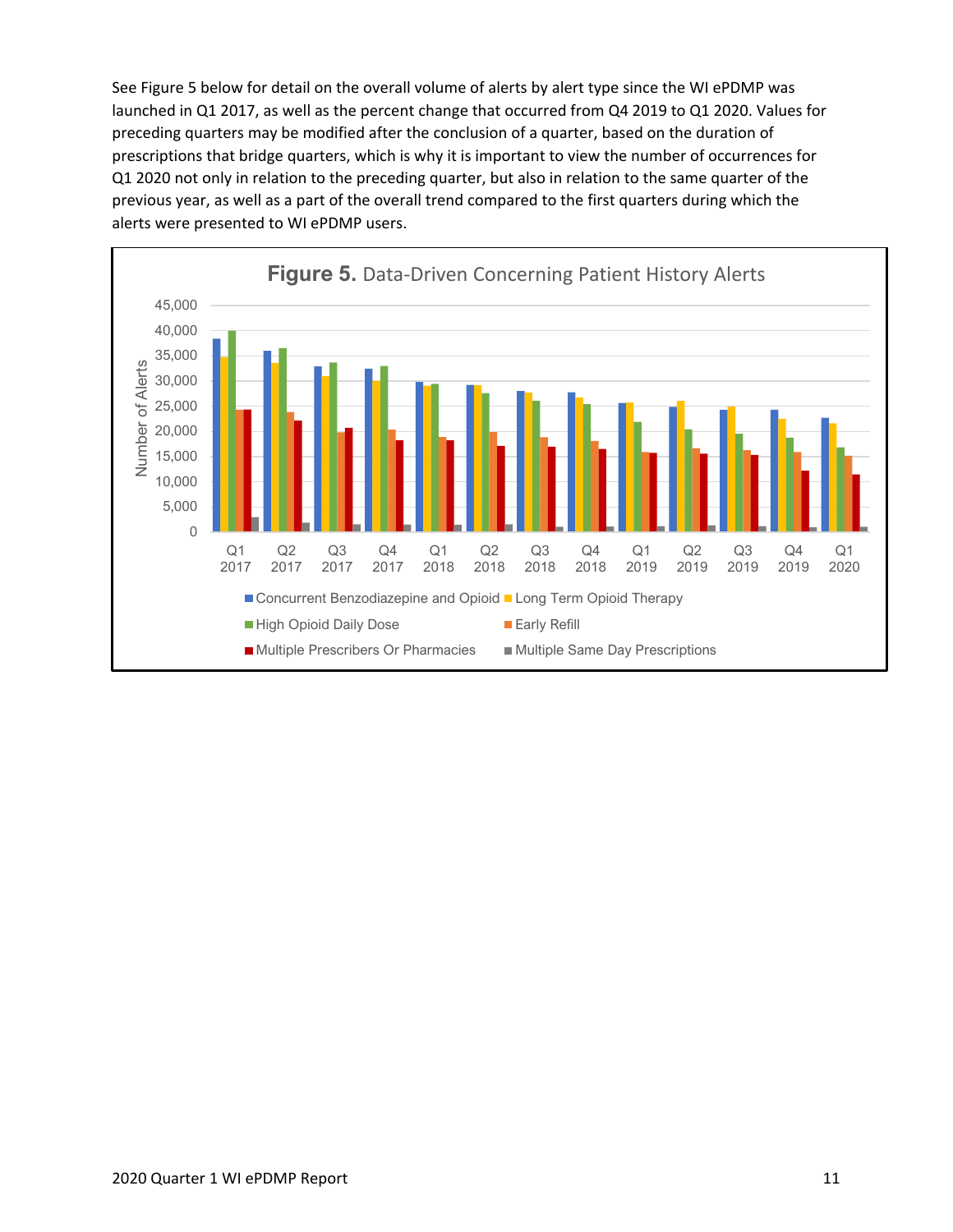# <span id="page-11-0"></span>Disclosure of WI PDMP Data

Between January 1 and March 31, 2020, healthcare users made a total of 1,988,643 patient queries, the most in one quarter. Breaking down the queries by user type shows that 42% of the queries were performed by delegates of prescribers or pharmacists, 37% were performed by prescribers, 17% by pharmacists, and 3% by other non-prescribing healthcare professionals. The number of patient queries per month is continuing to increase, even with the overall lack of significant increase seen in the dispensing of monitored prescription drugs. Query volume increased by about 2% in Q1 2020 compared to Q4 2019, even though dispensing volume decreased slightly.



The WI ePDMP is currently connected to 24 other state PDMPs via the National Association of Boards of Pharmacy's PMP InterConnect (PMPi) and the RxCheck interstate data sharing hub. This allows healthcare users to expand the WI ePDMP patient query to return results from PDMPs in other states, including Wisconsin's border states of Minnesota, Michigan, Illinois, Iowa and Indiana.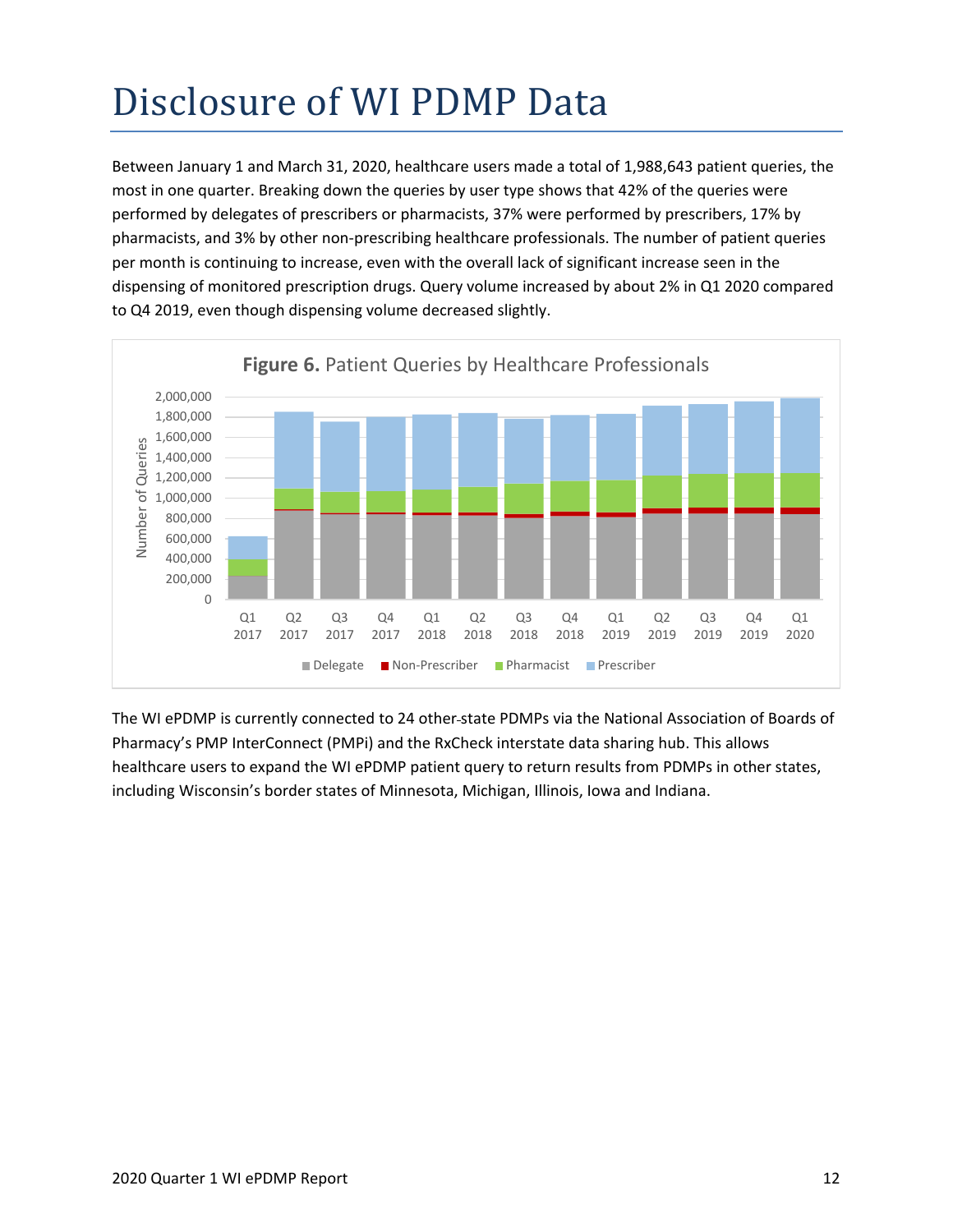Healthcare professionals from 18 health systems in Wisconsin have one-click access to the PDMP from within their electronic health record (EHR) platform in order to facilitate patient queries within a provider's busy workflow. Figure 7 below shows that, in Q1 2020, over 52% of patient queries were through the direct EHR integration, which is up from 51% in Q4 2019, the first quarter where EHR integration accounted for more than 50% of queries.



Authorized individuals from non-healthcare groups made a total of 429 requests for PDMP data in Q1 2020, which is a 17% increase over the previous quarter. Authorized law enforcement queries make up 75% of the non-healthcare queries.

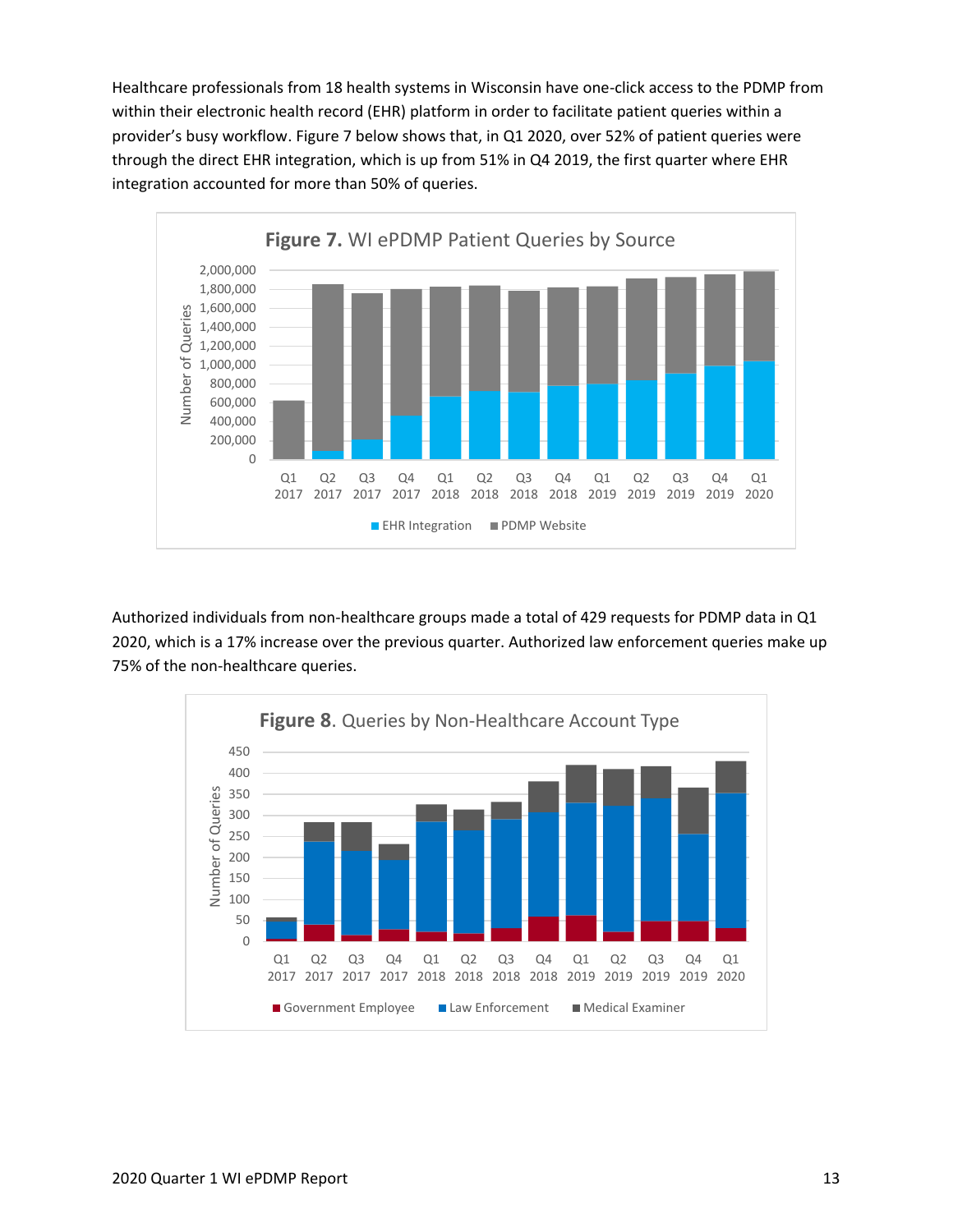#### <span id="page-13-0"></span>Law Enforcement Reports

In Q1 2020 there were 665 events reported to the WI ePDMP by Wisconsin law enforcement agencies as required by s. [961.37 \(3\) \(a\),](https://docs.legis.wisconsin.gov/document/statutes/961.37(3)(a)) Wis. Stat. The law requires the agencies to submit a report in each of the following situations:

- 1. When a law enforcement officer receives a report of a stolen controlled substance prescription.
- 2. When a law enforcement officer reasonably suspects that a violation of the Controlled Substances Act involving a prescribed drug is occurring or has occurred.
- 3. When a law enforcement officer believes someone is undergoing or has immediately prior experienced an opioid-related drug overdose.
- 4. When a law enforcement officer believes someone died as a result of using a narcotic drug.

Prescribers of patients associated with these events receive a proactive email notice from the WI ePDMP, in addition to the event being captured as an alert on the patient report in the WI ePDMP. Figure 9 shows the number of law enforcement reports submitted to the WI ePDMP by month since the WI ePDMP was launched. There is no statutory requirement for law enforcement agencies to submit their reports within a certain timeframe after the date of the event, and outreach efforts continue to emphasize the value that law enforcemnt reporting brings for healthcare clinical decision making.



The distribution of submission by report type remains fairly consistent from one quarter to the next. The 2020 year-to-date distribution by report type can be seen below:

- 27% of the reports submitted were reports of stolen controlled substance prescriptions
- 16% of the reports submitted were for suspected violations of the Controlled Substances Act
- 49% of the reports submitted were for suspected non-fatal opioid-related overdose events
- 7% of the reports submitted were for suspected narcotic-related deaths.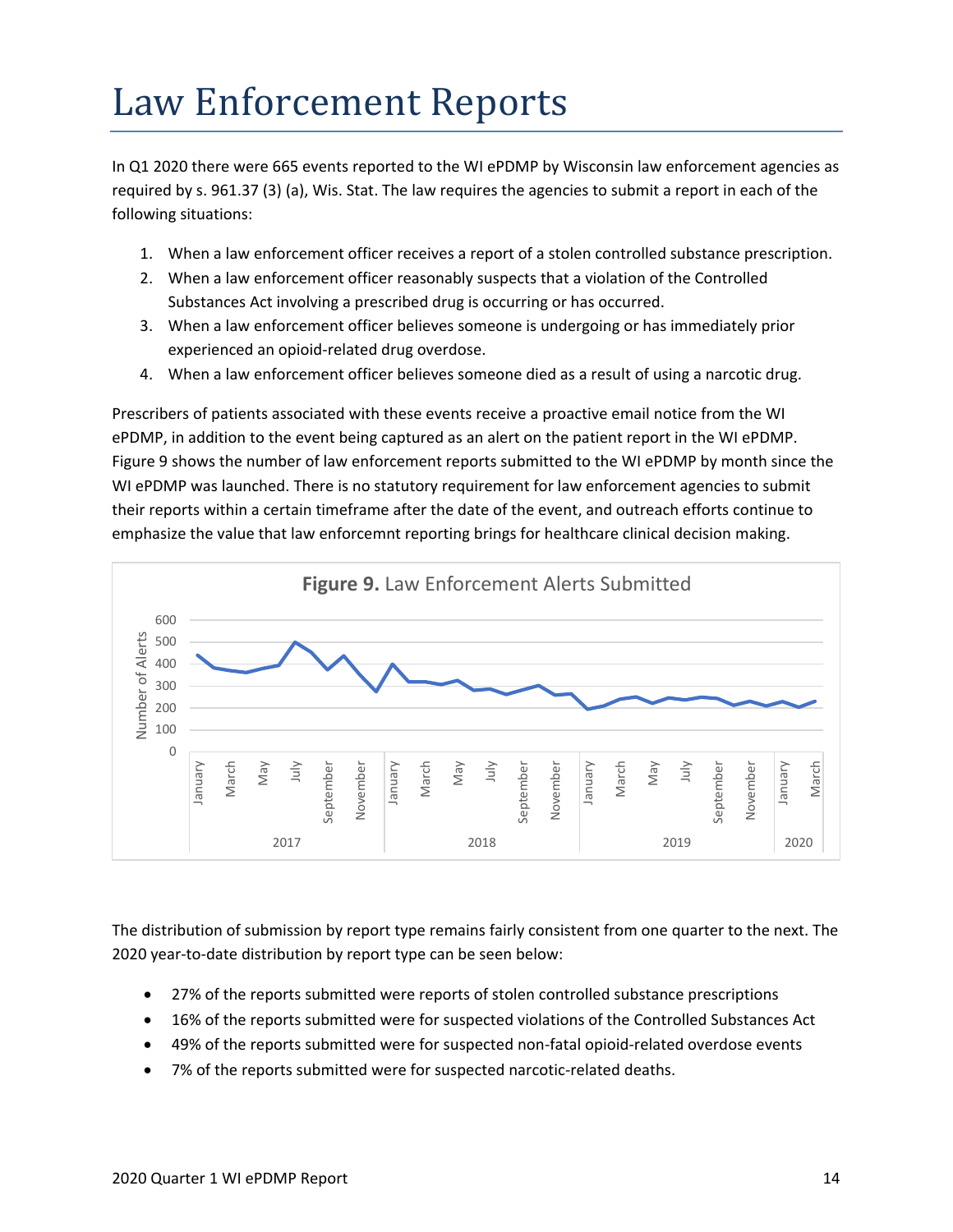# <span id="page-14-0"></span>Summary

The first quarter of 2020 shows a continuation of the overall trend of consistency in dispensing of monitored prescription drugs, although there was a decrease in the number of opioid prescriptions dispensed in Wisconsin compared to the previous quarter. The number of patient queries performed per month has remained consistent, and is even increasing, even though the overall quantity of monitored prescription drugs being dispensed is consistent. This indicates that the WI ePDMP continues to be a valuable tool to support safe prescribing, treatment, and dispensing decisions.

Data show overall decreased dispensing for Q1 2020 compared to Q1 2019:

- There was a 0.3% decrease in the total number of all monitored prescription drugs dispensed in Q1 2020 from the previous quarter and an increase of 0.81% when compared to the same quarter from the previous year.
	- $\circ$  The number of opioid prescriptions dispensed decreased by 5%, or over 46,000 fewer prescriptions, compared to the previous year.
	- $\circ$  The number of benzodiazepine prescriptions dispensed decreased by 0.33%, or about 1,400 fewer prescriptions, compared to the previous year.
	- $\circ$  The dispensing of stimulants prescriptions dispensed increased by 2.75% compared to the previous year

Overall dispensing rates of monitored prescription drugs remain significantly lower in Q1 2020 than they were in Q1 2015:

- In Q1 2020, there were 27% fewer monitored prescription drugs dispensed, or nearly 700,000 fewer prescriptions, than in Q1 2015.
	- $\circ$  The number of opioid prescriptions dispensed in Q1 2020 was 39%, or nearly 500,000 prescriptions, lower than thenumber in Q1 2015.
	- $\circ$  The number of benzodiazepine prescriptions dispensed in Q1 2020 was 26%, or nearly 160,000 prescriptions, lower than the level in Q1 2015.

Encouraging trends found in the WI PDMP continued in Q1 2020:

- The dispensing of Buprenorphine HCl-Naloxone HCl Dihydrate (Suboxone®), one of the medications commonly used as part of Medication-Assisted Treatment (MAT) for opioid use disorder, increased by 5% in Q1 2020 compared to Q4 2019, which equates to an increase of 23% in the past 12 months and over 87% since Q1 2016.
- The occurrence of data-driven concerning patient history alerts, including measures that indicate drug seeking behaviors and increased risk for overdose, declined by 6% from the previous quarter, 16% over the past 12 months, and 46% from the launch of the WI ePDMP in Q1 2017.